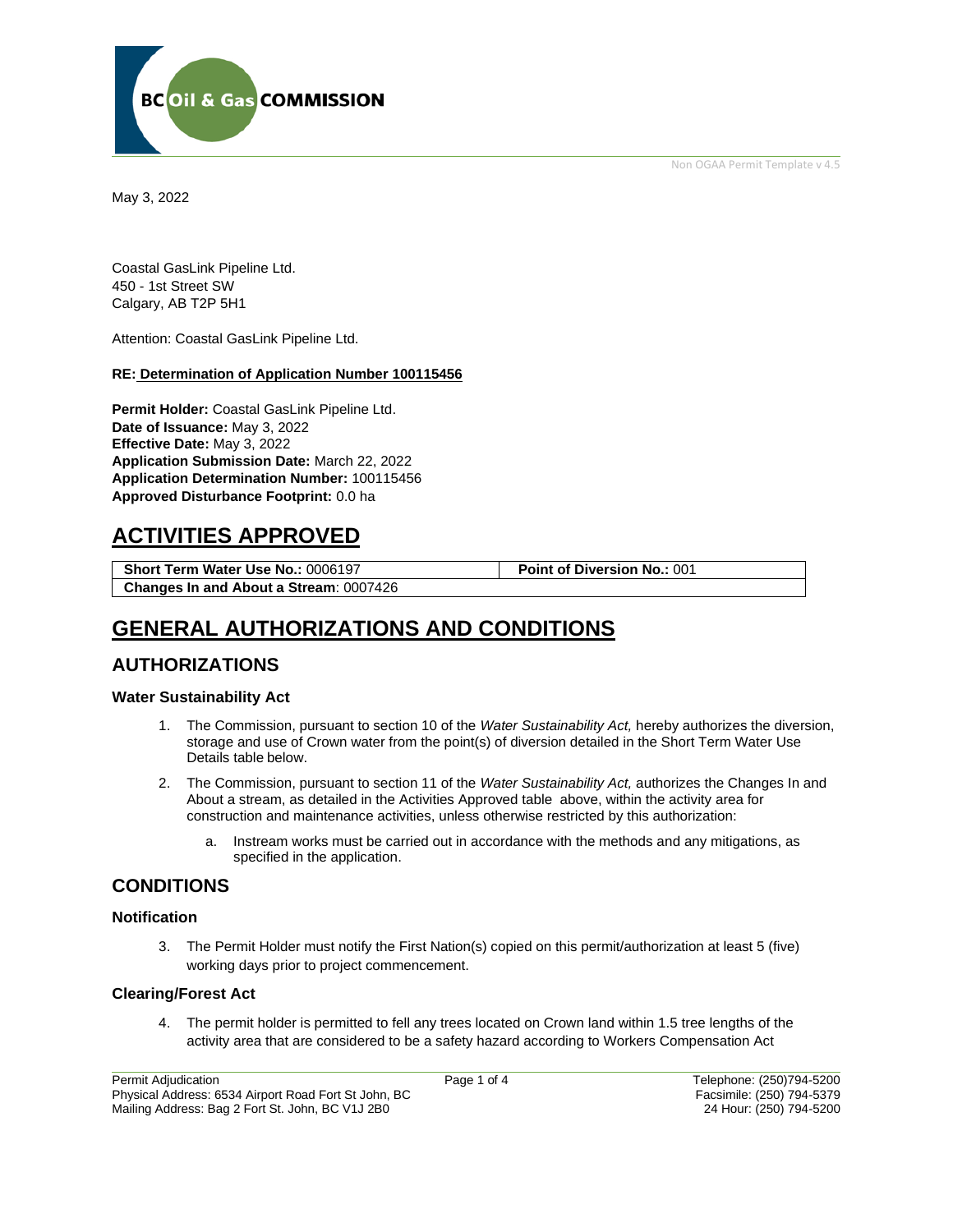regulations and must be felled in order to eliminate the hazard. Trees or portions of these trees that can be accessed from the activity area without causing damage to standing timber may be harvested.

#### **Water Course Crossings and Works**

- 5. Stream, lake and wetland crossings must be constructed in accordance with the methods and any mitigations, as specified in the application.
- 6. Construction or maintenance activities within a fish bearing stream or wetland must occur:
	- a. during the applicable reduced risk work windows as specified in the Omineca Region Reduced Risk Work Windows;
	- b. in accordance with alternative timing and associated mitigation recommended by a qualified professional and accepted by the Commission; or
	- c. in accordance with an authorization or letter of advice from Fisheries and Oceans Canada that is provided to the Commission;

If activities are to occur in accordance with b or c above, the documentation must be submitted to the Commission prior to commencement of activities.

- 7. At any time, the Commission may suspend instream works authorized under this permit. Suspensions on instream works will remain in place until such time as the Commission notifies permit holders that works may resume. Reasons for suspension of works may include, but are not limited to, drought conditions and increased environmental or public safety risks.
- 8. Equipment used for activities under this Permit must not be situated in a stream channel unless it is dry or frozen to the bottom at the time of the activity.

# **ACTIVITY SPECIFIC DETAILS, PERMISSIONS AND CONDITIONS**

## **SHORT TERM WATER USE**

**Short Term Water Use Number -** 0006197 **Approval Period – From**: July 14, 2022, **To:** July 13, 2024

### **ACTIVITY DETAILS**

| <b>Point of Diversion No.: 001</b>                           | Water Source Name: Tatsutnai Creek (POD4a) |
|--------------------------------------------------------------|--------------------------------------------|
| <b>Type: Stream/River</b>                                    |                                            |
| <b>Purpose: Oil and Gas &amp; Storage</b>                    |                                            |
| Location (UTM): Zone 10, Northing 5998569.7 Easting 400100.7 |                                            |
| Maximum Withdrawal Rate (m <sup>3</sup> /s): 0.014           |                                            |
| Daily Withdrawal Volume (m <sup>3</sup> /day): 199           |                                            |
| Total Withdrawal Volume (m <sup>3</sup> ): 10672             |                                            |

*All authorizations for this activity are subject to the following conditions:*

#### **Short Term Water Use Conditions**

- 9. No instream works are permitted under this authorization.
- 10. A copy of this authorization must be available for inspection at the point of diversion and use location(s).
- 11. Water withdrawn under this authorization must only be used for the purposes of carrying out the oil and gas activities or related activities.
- 12. Water must not be diverted or withdrawn from any beaver pond.
- 13. Water withdrawal must not occur where: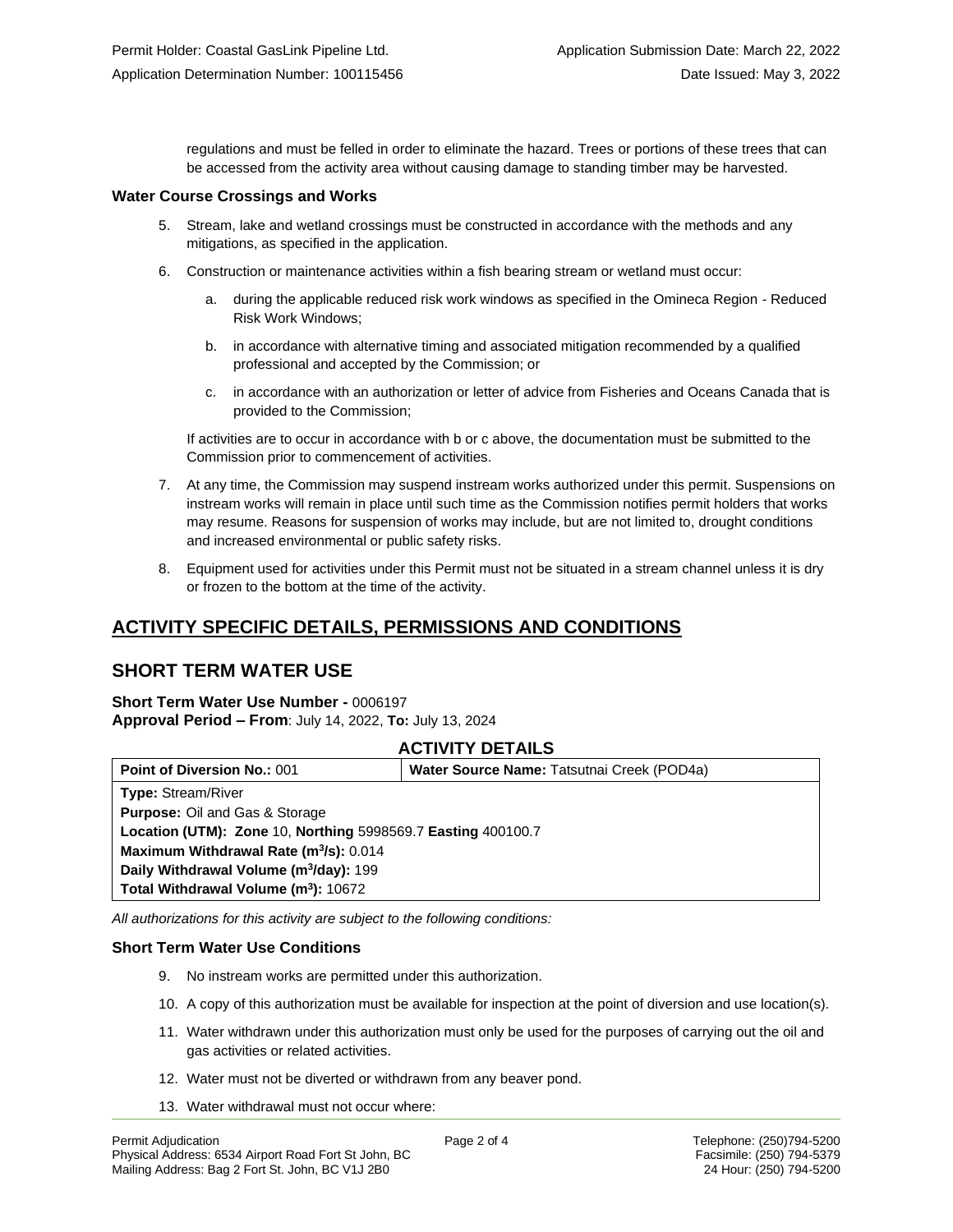- a. stream discharge is less than 55 L/s;
- b. the diversion will cause the stream discharge to fall below 55 L/s;
- c. stream (wetted) depth is less than 0.30 metres (12 inches) at the withdrawal location; or
- d. the diversion will cause the stream (wetted) depth to fall below 0.30 metres (12 inches) at the withdrawal location.
- 14. End-of-pipe intakes must be screened with maximum mesh sizes in accordance with the Fisheries and Oceans Canada 'Interim Code of Practice: End-of-pipe fish protection screens for small water intakes in freshwater'.
- 15. The permit holder must maintain accurate records of all water withdrawal activities throughout the term authorized. Water withdrawal records for each diversion point, including '0' values for months where no water was withdrawn, must be recorded monthly. Water withdrawal records must be submitted to the Commission on a quarterly basis via eSubmission. Quarterly reports are due on or before April 25, July 25, October 25 and January 25.
- 16. At any time, the Commission may suspend short term water use previously authorized. Water use suspensions will remain in place until such time as the Commission notifies permit holders that water withdrawals may resume.
- 17. The permit holder must not undertake any of the following on Crown land to carry out activities authorized herein:
	- a. blading or excavation of the ground surface;
	- b. in-stream works; or
	- c. harvest of Crown timber.
- 18. The approval holder is authorized to store fresh water diverted under this use approval in dugouts or other fresh water storage structures provided:
	- a. the approval holder holds a valid permit or authorization to occupy the land on which the dugout or structure is located on unless a permit or authorization is not required, and
	- b. the dugout or structure is not subject to the Dam Safety Regulation unless the approval holder has a valid Water Licence and Leave to Operate the water storage structure.

# **ADVISORY GUIDANCE**

- 1. Diversion Map CGW4703-MCSL-G-MP-2447-POD\_4a-Sketch-Rev0 (1).pdf is for the permit holder's internal reference only and was not reviewed as a decision tool for this permit, nor does it form an integral part of this permit.
- 2. Instructions for submitting notice of construction start, as required by regulation, can be found in the Oil and Gas Activity Operations Manual on the Commission's website.
- 3. Unless a condition or its context suggests otherwise, terms used in this approval have the same meaning as the Environmental Protection and Management Regulation under the Oil and Gas Activities Act.